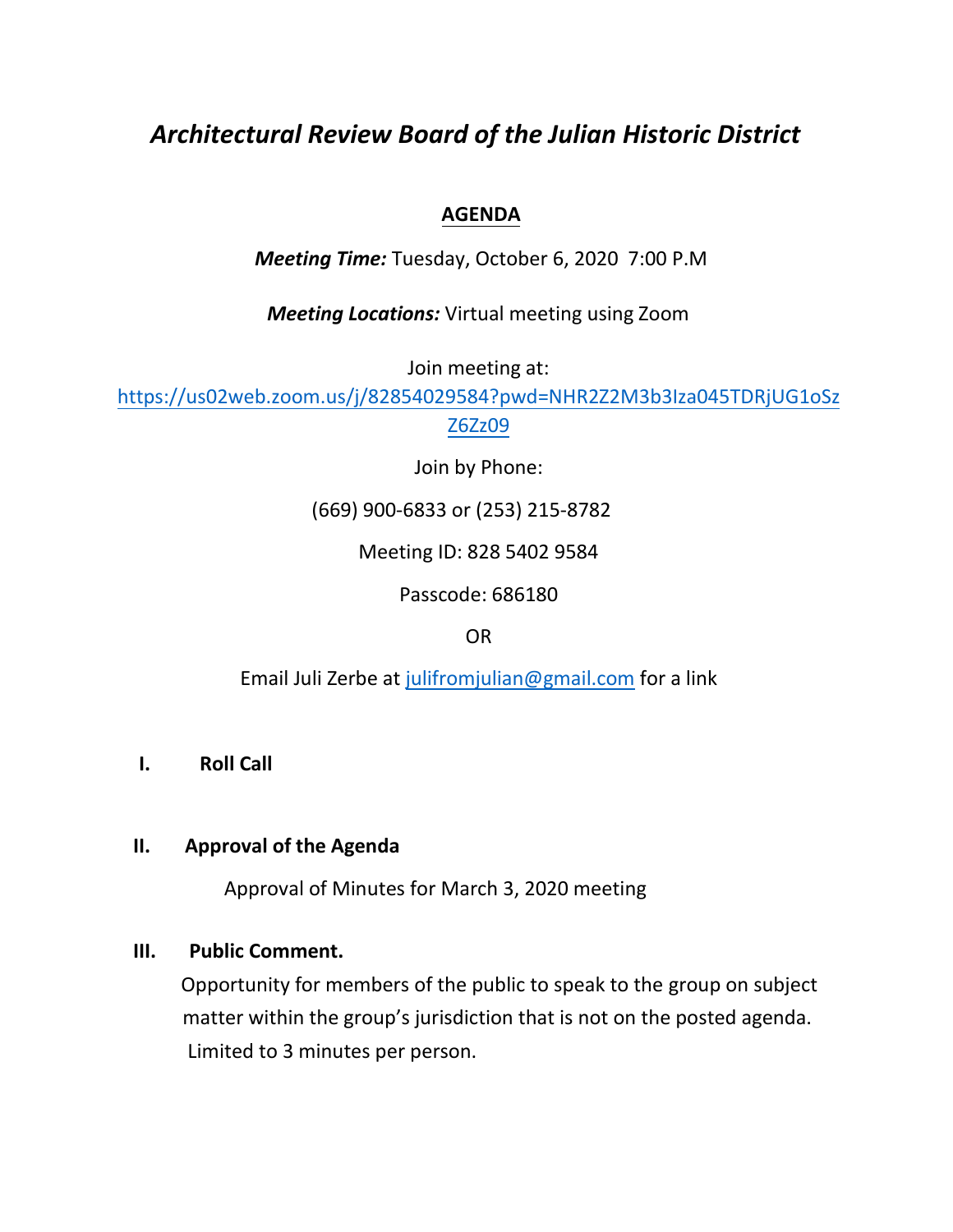#### **IV. Action Items:**

#### **A. New Business**

1. Herb Dackerman resignation and replacement.

2. Consideration of sign designs submitted between March 3 and September 1, 2020:

- a. Heartland Vestige, 2603-11 "B" St APN 291-085-19
- b. Blue Door Winery, 2608 "B" St., APN 291-085-11
- c. Manzanita Supply 1455-63 Hollow Glen Rd, APN 291-371-14
- d. Ranchita Del Reo, 1711 Hwy 78 APN 291-131-02
- e. Oakwood Creek, 2804 Washington St. APN 291-072-14
- f. Pathways 1455-63 Hollow Glen Rd, APN 291-371-14
- 3.The Old Goat. Window Decal 2106 Main St. APN 291-085-12 Applicant Lori Sorbo.
- 4. Romano's deck. "B" Street. 2718 "B' St. APN 291-073-03
- 5. Quecho: Wood fence, Water Tower, Lighting, Site Furnishings, Dumpsters, address numbering lettering, paint colors. APN 291- 085-19 2603 "B" St.
- 6. 2229 Main St. Residence. Reroofing and changes to exterior of building. APN 291-072-01
- 7. Keith Usry: 1879 Porter Lane. Shed remodel Porch and front door appearance, retaining walls. APN 291-130-33